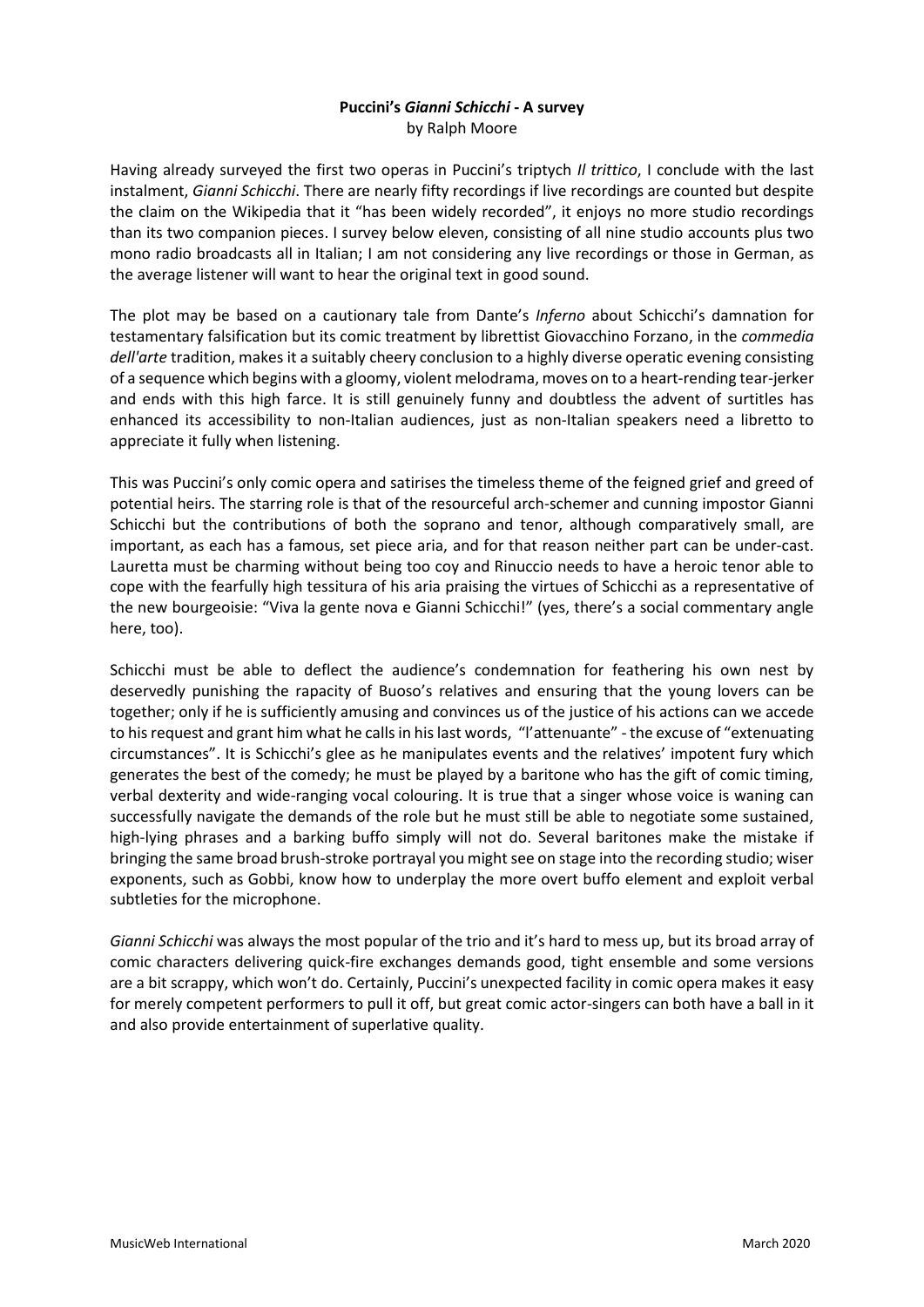## **The Recordings**

**Alfredo Simonetto – 1950** (radio broadcast; mono) Cetra; Preiser, Cantus; Warner Fonit Orchestra & Chorus - RAI Torino

Gianni Schicchi - Giuseppe Taddei Lauretta - Grete Rappsardi Zita - Agnese Dubbini Rinuccio - Giuseppe Savio Gherardo - Gino Del Signore Nella - Renza Ferrari Betto di Signa - Pier Luigi Latinucci Simone - Fernando Corena Marco - Alberto Albertini Ciesca - Liana Avogardo Spinelloccio - Franco Calabrese

The Italians had a saying, "Gobbi we gave to the world; Taddei we kept for ourselves" and certainly the raison d'être for this issue has to be the chance to hear a young Taddei exploit both his comic gifts as a singer-actor and the heft and beauty of his large lyric baritone. The only other singers whose names I recognise in what I assume to be a radio broadcast, preserved on tape, are Franco Calabrese, whose sturdy bass features in a good few EMI recordings in the 50's and of course Swiss bass Fernando Corena, who himself recorded the eponymous role for Decca in 1962. Otherwise, the cast is very good to adequate, the latter epithet applying to the rather twittery, shallow-toned "Lauetta" (sic - as per the cast list on Preiser), who must admittedly compete with some of the greatest sopranos in her one big - well, actually very short - aria "O mio babbino caro". The tenor is a bit strident but he has all the notes and rises very satisfactorily to the climactic high B in his own showpiece, "Fiorenze è come un albero fiorito"; I only wish that Simonetto had given it a bit more pace and lift, as he rather kills it with kindness. The ensemble is very good and the farcical comedy of the greedy, "grieving" relatives well brought out.

Taddei's performance is broad, burly and buffo; he hardly attempts the almost sly, intimate subtleties of Gobbi's two famous recordings made almost twenty years apart in 1958 and 1976 respectively but he is certainly an amusing vocal actor with a whole range of funny voices from falsetto to booming, full-voiced baritone and an "old man" whine. The difference, if you like, is that his impersonation seems geared to the stage while Gobbi's is more a product of the recording studio.

The mono recording was presumably made on tape; there is a bit of hiss and some fuzzy blare and distortion in loud, concerted passages but it is very listenable. Preiser's issue, licensed from Cetra, is all in German with no synopsis, only a biographical appreciation of Taddei and a track and cast listing - that's it.

**Francesco Molinari-Pradelli – 1956** (studio; mono) Philips Orchestra & Chorus - Teatro di San Carlo di Napoli

Gianni Schicchi - Renato Capecchi Lauretta - Bruna Rizzoli Zita - Vittoria Palombini Rinuccio - Agostino Lazzari Gherardo - Piero De Palma Nella - Ornella Rovero Gherardino - Nino Tarallo Betto di Signa - Plinio Clabassi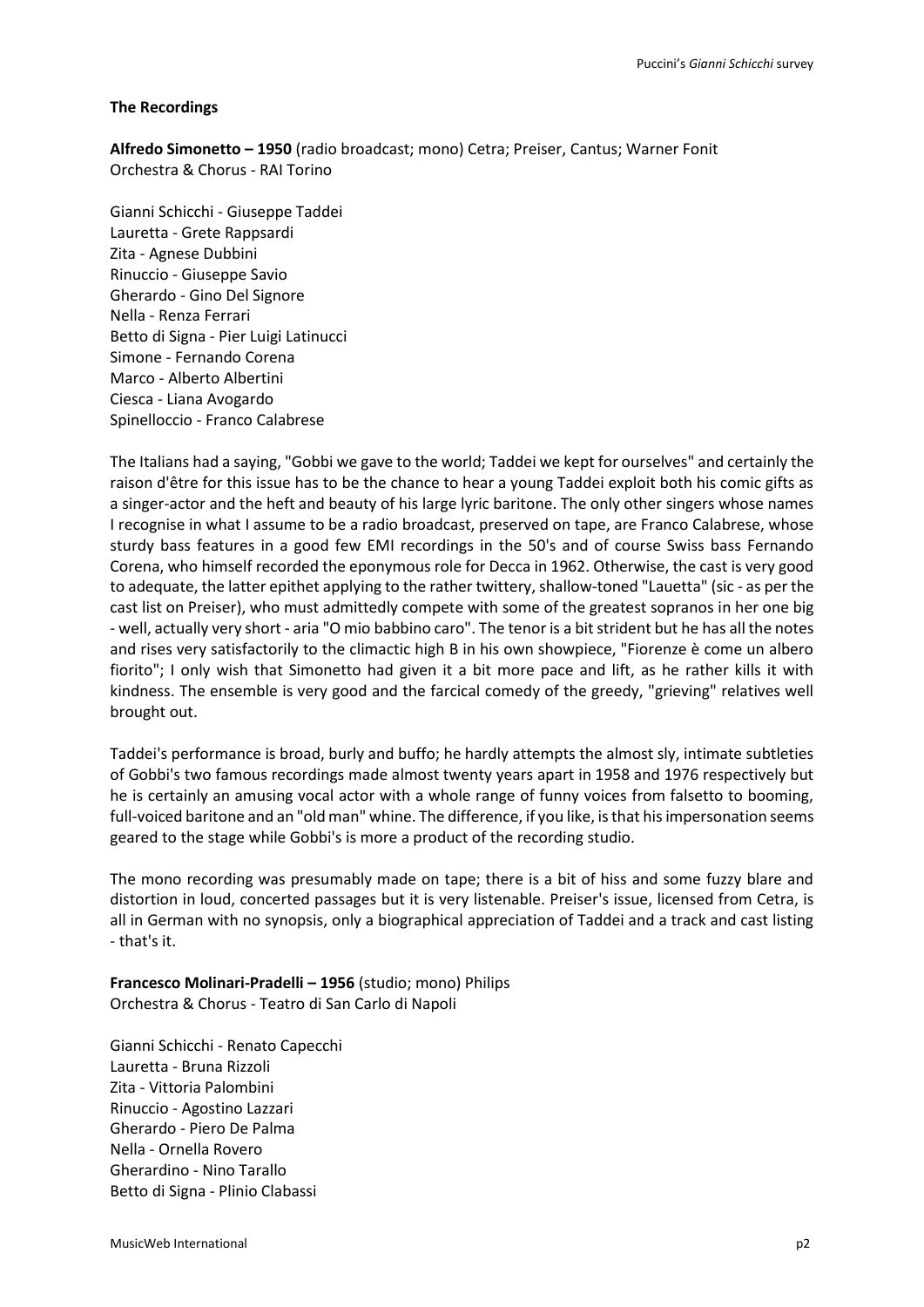Simone - Giuseppe Modesti Marco - Arturo La Porta Ciesca - Maria Minetto Spinelloccio - Ferruccio Mazzoli Pinellino - Giorgio Onesti Guccio - Gerardo Gaudioso

(A download of this is also available, one of *10 Complete Operas* on The Art of Singing label)

The mono sound here is considerably better than both the Cetra studio recording of six years earlier and the live broadcast from 1963 but it's not easy to find on CD. You can, however, hear it on YouTube. The cast might not consist of household names but they are rather good: there are a couple of bass stalwarts well-known to collectors in Clabassi and Modesti, arch-comprimario Piero De Palma, richvoiced veteran contralto Vittoria Palombini and tenor Agostino Lazzari in much ampler, more secure voice than he was to be for Gardelli in the Decca studio account six years later – he makes a good job of his praise-aria even if his top notes are bit strained. At the centre of the action is that neglected and highly versatile baritone Renato Capecchi, who sang a celebrated Rigoletto, Iago and Scarpia, so was no slouch – but that's the problem: his Schicchi sounds as if a heroic Verdi baritone is slumming it in a comic role – which, in fact, is what is happening. His tone and vocal production are intrinsically illsuited to Schicchi so variety is lacking. His "Niente! Niente! Niente!" sounds like Renato in Ballo or Carlo in Forza vowing vengeance - then he overdoes the compensation for that by excessively hamming up the nasal "Buoso whine" and it becomes wearing. Bruna Rizzoli is a pleasant Lauretta without being especially touching or memorable.

Molinari-Pradelli's conducting is flexible and energised and the Neapolitan orchestra actually very disciplined, if rather recessed. This is by no means unenjoyable but other performances offer a more apt and characterful performance.

**Gabriele Santini – 1958** (studio; stereo) EMI Orchestra & Chorus - Teatro dell'Opera di Roma

Gianni Schicchi - Tito Gobbi Lauretta - Victoria de los Ángeles Zita - Anna Maria Canali Rinuccio - Carlo Del Monte Gherardo - Adelio Zagonora Nella - Lydia Marimpietri Gherardino - Claudio Cornoldi Betto di Signa - Saturno Meletti Simone - Paolo Montarsolo Marco - Fernando Valentini Ciesca - Giuliana Raymondi Spinelloccio - Alfredo Mariotti Pinellino - Virgilio Stocco Guccio - Paolo Caroli Amantio di Nicolao - Alfredo Mariotti

Over sixty years on, this vivid recording in spacious early stereo has not been surpassed, mainly because of Gobbi's comic timing and variety of vocal inflection and the sense of teamwork amongst the supporting cast. No matter how many times I hear it, I laugh at Gobbi's impersonation of "povero Buoso"; the transformation from streetwise, razor-sharp Schicchi to doddering dotard is masterly and no-one can deliver a simple line like, "Sta bene" in so many ways. As ever, his top notes are a bit dry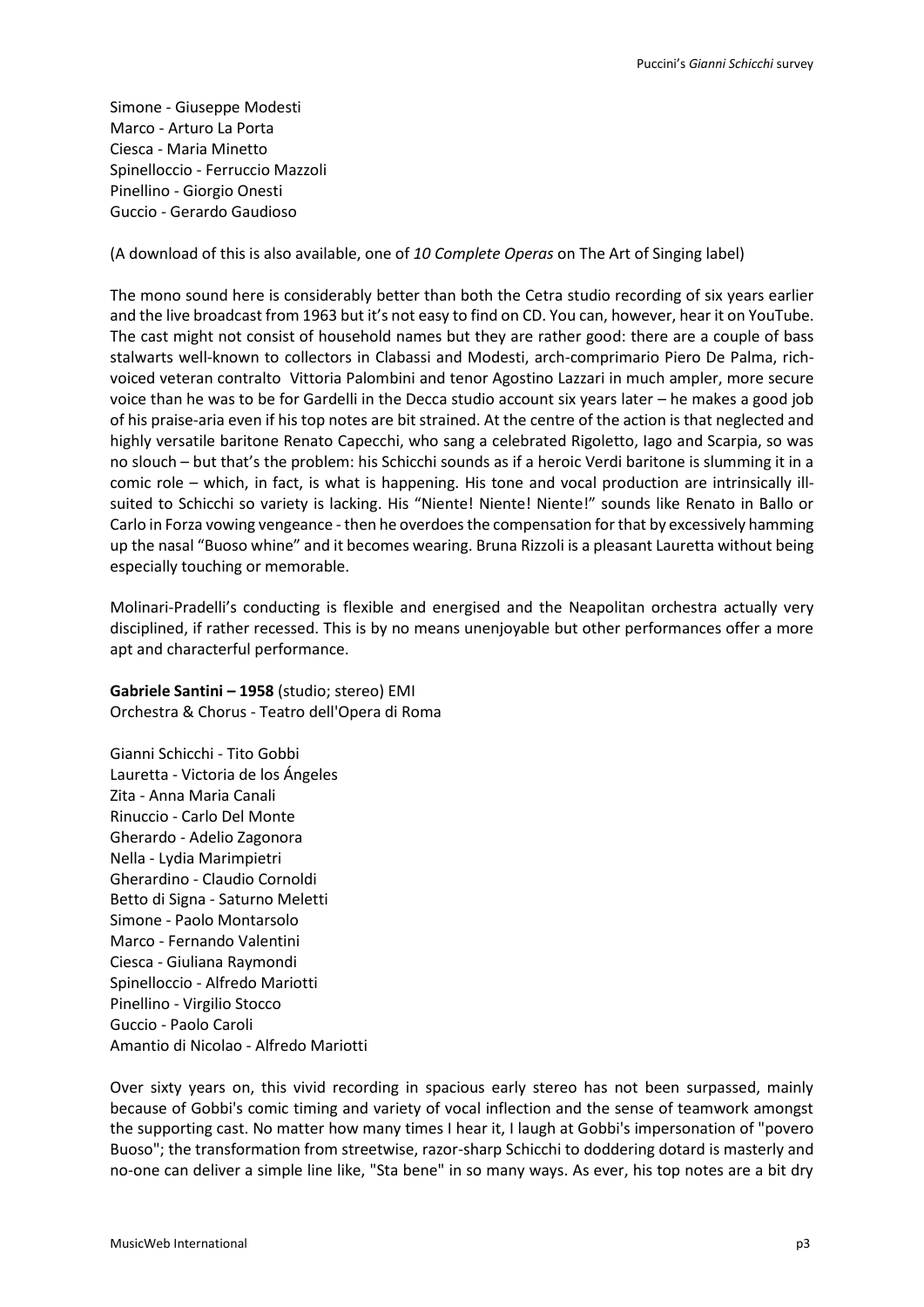but the voice is a kaleidoscope of shifting moods and emotions and this is an ideal role for such an accomplished singer-actor.

There are other good recordings, but once heard this recording has a way of imprinting itself on your mind in such a way as to render all subsequent versions redundant. It really is remarkably vivid and it was only when I played it again having listened to other versions that I realised how Santini's conducting and the singers' commitment and invention really makes the action leap out at the listener. They are a real ensemble, introducing all sorts of little refinements and nuances into their exchanges to render them more immediate. Accompanying sound effects, such as when they are scrabbling through cupboards and papers for the will, are appropriate – and their reactions to the contents are amusing. Carlo Del Monte does not have the meatiest tenor – it's a bit constricted and throaty - but he is vibrant and audible. De los Ángeles is tad over-winsome and plaintive - or adorable, depending on your taste – and her top notes are a little thin, but she is in many ways ideal. Alfredo Mariotti is ridiculous as Maestro Spinelloccio the doctor and very funny, especially when paired with Gobbi in full whiny Buoso mode.

This is the recording whereby many older opera buffs will have come to know the piece and it stands the test of time – and it comes with a quadrilingual libretto.

(The bonuses of excerpts from two of Gobbi's most impressive tragic roles are a taster for the indispensable complete recordings under Santini.)

**Lamberto Gardelli – 1962** (studio; stereo) Decca Orchestra & Chorus - Maggio Musicale Fiorentino

Gianni Schicchi - Fernando Corena Lauretta - Renata Tebaldi Zita - Lucia Danieli Rinuccio - Agostino Lazzari Gherardo - Renato Ercolani Nella - Dora Carral Gherardino - Antoine de Ninno Betto di Signa - Giovanni Foiani Simone - Paolo Washington Marco - Silvio Maionica Ciesca - Miti Truccato Pace Spinelloccio - Giuseppe Morresi

In good, stereo sound with a lively production and some very nice voices among the supporting cast, this has the look of a typically successful Decca recording from the early 60's; unfortunately, the whining, weedy and underpowered tenor of Agostino Lazzari is not among its assets. He is routinely overpowered by the other singers and the orchestra; clearly the role was beneath or unsuitable for Del Monaco, the tenor in the other components of Gardelli's triptych. The presence of Tebaldi is promising and she manages to school her big, by then occasionally scratchy, soprano to produce a more restrained and almost girlish sound in order to depict Lauretta as a naive innocent, but her account of her big aria is detached and she's no-one's ideal in that role. Corena's coarse, hammy Schicchi is another distinct blot - especially in comparison with Gobbi's superlative tour de force in the 1959 stereo set under Santini or the subtly amusing Schicchi of van Dam under Pappano.

Gardelli conducts expansively but there's not much sheen on the sound of the Florentine orchestra. Edward Greenfield in a generally sour assessment in "Opera on Record 2" complains of poor ensemble; I don't notice that but have to agree that overall this recording is a bit of a lemon.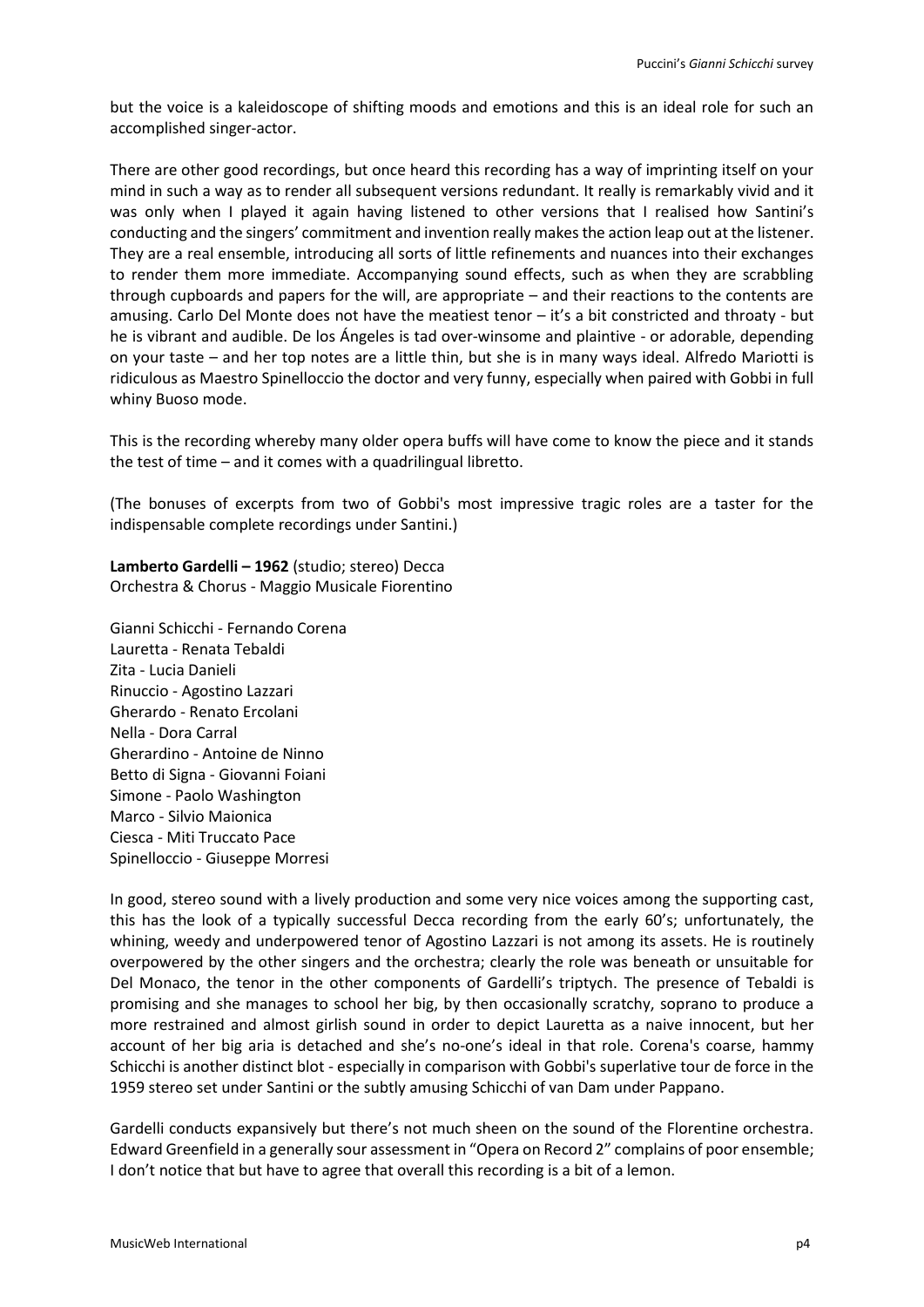**Massimo Pradella – 1963** (radio broadcast; mono) Opera d'Oro Orchestra & Chorus - RAI Milano

Gianni Schicchi - Tito Gobbi Lauretta - Cecilia Fusco Zita - Jolanda Gardino Rinuccio - Renzo Casellato Gherardo - Mario Carlin Nella - Liliana Rossi (Perino) Gherardino - Carlo Ambrosoni Betto di Signa - Angelo Nosotti Simone - Paolo Montarsolo Marco - Mario Basiola jnr. Ciesca - Luisella Ciaffi Ricagno Spinelloccio - Giorgio Onesti Pinellino - Christiano Dalamangas Guccio - Enzo Viaro Amantio di Nicolao - Carlo Badioli

This hissy, strident mono radio broadcast has been available cheaply on the bargain Opera d'Oro label but copies are currently hard to obtain – and in truth, that doesn't much matter as a glance at the cast will tell you that its raison d'être is Gobbi's presence – but why bother with this if you can have him in excellent stereo on EMI? That cast is actually quite good; Montarsolo – careful how you say that – repeats the rotund-voiced Simone he gave us in the EMI studio recording five years earlier and there are a few decent, second-rank or comprimario singers present like Mario Carlin. He is a light, pleasant tenor with a certain degree of penetration but was certainly never going to set the house on fire and there are no more stars other than Gobbi. Cecilia Fusco is an ordinary Lauretta with a rather lachrymose timbre and an edge in her tone. Nor is the conducting very exciting - in fact it veers between being rushed and leaden-footed. Don't bother unless you are very tolerant of ropey sound and/or a Gobbi completist. He is once more terrific here but hear him in much better sound and better accompanied in the Santini recording.

**Lorin Maazel - 1976** (studio; stereo) CBS Orchestra - London Symphony Orchestra

Gianni Schicchi - Tito Gobbi Lauretta - Ileana Cotrubas Zita - Anna Di Stasio Rinuccio - Plácido Domingo Gherardo - Florindo Andreolli Nella - Scilly Fortunato Gherardino - Alvaro Domingo Betto di Signa - Alfredo Mariotti Simone - Giancarlo Luccardi Marco - Carlo Del Bosco Ciesca - Stefania Malagù Spinelloccio - Leo Pudis

Veteran Tito Gobbi here reprised of one of his most acclaimed and character roles and despite the passing pf the years delivered another master-class of vocal acting, mostly covering the dry top skilfully.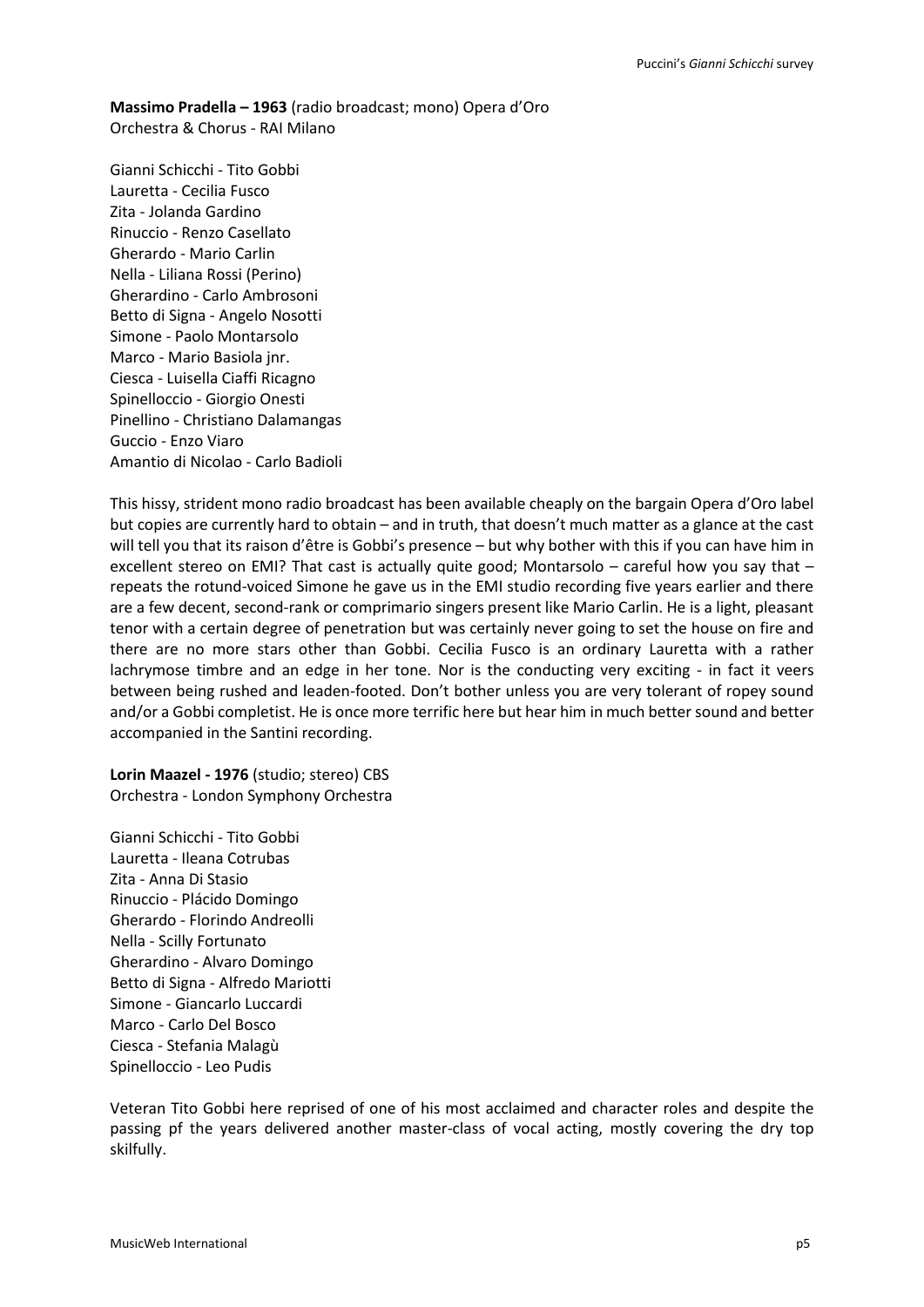Casting Domingo avoids the mistake of skimping on the casting of Rinuccio; he delivers a typically smooth, rich-toned performance, coping well with the high-flying line of the role. Cotrubas is predictably delectable as Lauretta, my favourite in the role.

Maazel's conducting is decidedly relaxed throughout, hence he gives his singers plenty of space to make their points but there is sometimes a lack of tension and excitement which slightly compromises the atmosphere of these most specifically and uniquely atmospheric of Puccini's works and a certain slackness prevails. Nor is the supporting cast, while adequate, as characterful or distinguished as in some other recordings - there are a few wobblers - and some key comic events, such as the reading of the will, fall rather flat. The sound is good but the voice of Maestro Spinelloccio, the doctor, is oddly distanced when he visits.

Some will also lament the lack of a proper libretto – a standard omission in more recent bargain boxes – and providing only two tracking cues is absurd - but the synopses are quite detailed. Despite the welcome presence of Domingo and Cotrubas, given that we can hear Gobbi in sappier voice - albeit not in such modern sound – in his first recording in a livelier account, on balance I still prefer that to this, even if I want to return to Cotrubas's winning Lauretta.

**János Ferencsik – 1982** (studio; digital) Hungaroton Orchestra - Hungarian State Opera

Gianni Schicchi - György Melis Lauretta - Magda Kalmár Zita - Zsuzsa Barlay Rinuccio - Denés Gulyás Gherardo - Péter Korcsmáros Nella - Zsuzsa Misura Gherardino - János Német Betto di Signa - Sándor Széki Simone - József Gregor Marco - Miklós Mersei Ciesca - Klári Jász Spinelloccio - Sándor Palcsó Pinellino - András Rajna Guccio - János Tóth Amantio di Nicolao - István Gáti

Recorded in beautiful, full, spacious sound, the conducting and manner in general is quite deliberate to match; the opening ten minutes up until the discovery of the will have a kind of hypnotic intensity then the music blooms very satisfyingly. Indeed, this is one of the more leisurely accounts but it doesn't sound slack. The voices, too, are generally very pleasing, even if one or two female voices, such as Zsuzsa Barlay, are a bit shrill and wobbly; Denés Gulyás has a big, beefy, grainy tenor preferable to the under-sized tenorino too often wheeled out and he makes quite a showpiece of his aria. All the singers in general make an ample, generous sound, really singing out. Several of them will be familiar to Western European ears from the series of excellent opera recordings Hungaroton made in the 70's and 80's; I am thinking in particular of György Melis, Magda Kalmár and József Gregor who were stalwarts for that label along with Sylvia Sass. Kalmár doesn't have the sweetest sound but sings expressively and the top of her voice floats nicely. Gregor sings an authoritative Simone – the elder voice of the family. Melis has a pleasant baritone which sometimes assumes an intrusive beat on loud notes and lacks the colorific range of the greatest exponents of Schicchi and his vocal make-up is a bit too clumsy and inflexible to encompass soft subtleties but he makes a nice job of assuming a Buosovoice and sing con gusto, creating a credible comic persona.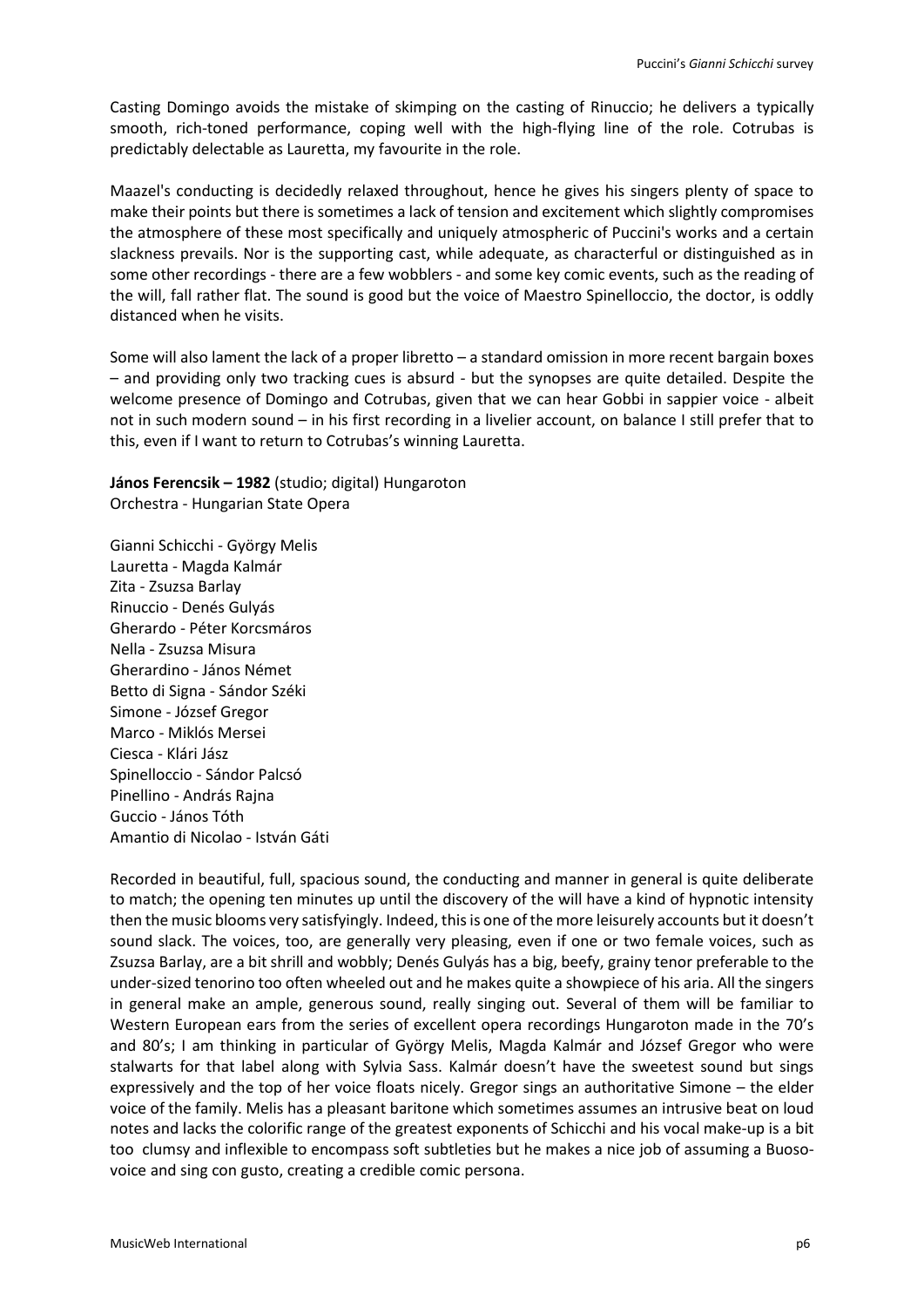This isn't a first choice but there are many things about it which I like and enjoy and it certainly exceeded my expectations.

**Giuseppe Patanè - 1987** (studio; digital) Eurodisc; BMG-RCA Orchestra - Münchner Rundfunkorchester Chorus - Chor des Bayerischen Rundfunks

Gianni Schicchi - Rolando Panerai Lauretta - Helen Donath Zita - Vera Baniewicz Rinuccio - Peter Seiffert Gherardo - Tullio Panè Nella - Valerie Errante Gherardino - Claudio Kunz Betto di Signa - Gerhard Auer Simone - Franco Federici Marco - Robert Riener Ciesca - Mechthild Georg Spinelloccio - Walter Zeh Pinellino - Marcel Rosca Guccio - Axel Wagner Amantio di Nicolao - Raimund Grumbach

This series from Eurodisc/RCA includes a lot of recordings - such as the *Il tabarro* and *Suor Angelica* conducted by Patanè which I previously reviewed - which were often pleasing without ever being first rank – but this last instalment exceeds those, having more zip and a superior cast, especially of the of principal singers. I love the recently deceased Panerai's neat, distinctive baritone and he deploys it here vividly without resorting to undue mugging; he must surely either consciously or otherwise have had Gobbi in mind for his characterisation of Schicchi imitating Buoso as he employs some of the same tricks very successfully and has sufficient bite in his tone to suggest Schicchi's sharp wit and steely resolve. The lovers are a fine pair: Helen Donath isn't especially distinctive but sings prettily and Peter Seiffert has sufficient vocal heft and stamina to make Rinuccio interesting; his aria is rousing and he cuts through the orchestra and ensemble impressively. That ensemble is engaging: Vera Baniewicz makes a better Zia than she did a Frugola, Valerie Errante is a shimmering Nella and Franco Federici is a solid, sonorous Simone. The co-ordination and interaction among the supporting singers in general are slick.

Patanè's conducting is more animated here than was sometimes the case and concerted passages bowl along zestfully. The digital sound is excellent.

I always encounter a surprise candidate for recommendation when I do these surveys; this is it – and it serves as a suitable memorial tribute to a great baritone.

**Bruno Bartoletti – 1991** (studio; digital) Decca Orchestra - Maggio Musicale Fiorentino

Gianni Schicchi - Leo Nucci Lauretta - Mirella Freni Zita - Ewa Podles Rinuccio - Roberto Alagna Gherardo - Ricardo Cassinelli Nella - Barbara Frittoli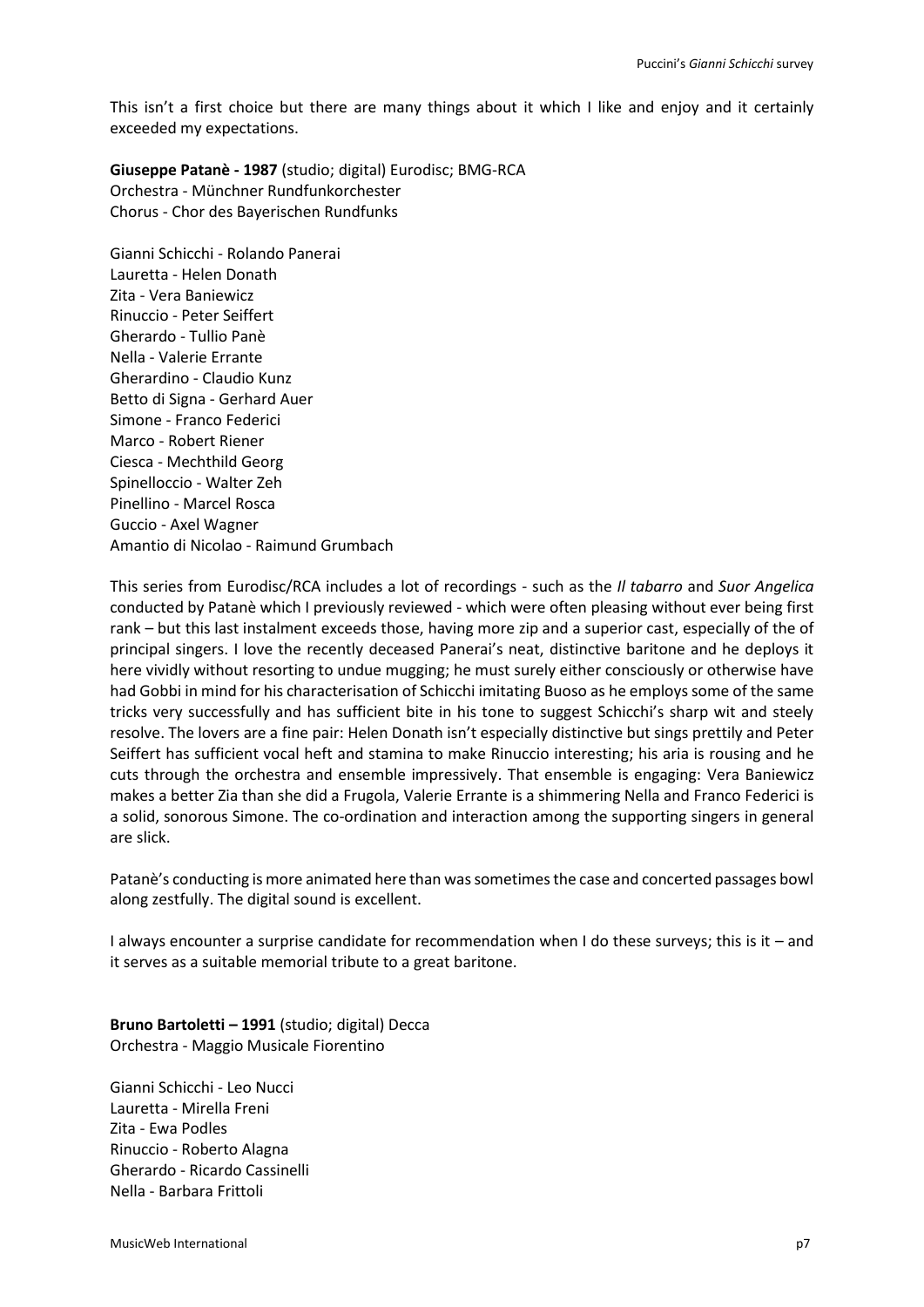Gherardino - Barbara Guerrini Betto di Signa - Giorgio Giorgetti Simone - Enrico Fissore Marco - Orazio Mori Ciesca - Nicoletta Curiel Spinelloccio - Colin Cue

The presence of the young, ardent Alagna is instantly promising, especially if you already know his excellent Rinuccio in the Pappano recording, although occasionally his tone turns nasal. Yes, Freni is rather too mature for the ingenue Lauretta – would it be unkind to suggest that she sounds more like Rinuccio's auntie? -and her vibrato has loosened and spreads but she retains much ample beauty of tone. Bartoletti knows how the opera goes and the supporting cast are good; Decca's digital sound is first class. The proverbial fly in the ointment here is Leo Nucci, already exhibiting signs of the vocal decline which set in so quickly after his promising international debuts in the late 70's and through the 80's. The bleat, blare and scooping up to higher notes soon vitiated his singing – and he is not especially dominant or characterful so a lot of nuances found by Gobbi and Panerai are missed. He does the obligatory "old geezer" voice well enough but that's easier caricature and the portrayal of Schicchi himself is bland. You have only to compare his coarse vocalisation with the elegant singing of his considerably older compatriot baritone Rolando Panerai to hear how crude and flawed his technique is – and that, for me, puts this dull recording out of the running. No Prince, no *Hamlet*.

**Alexander Rahbari – 1993** (studio; digital) Discovery Orchestra - Orchestre Symphonique de la RTBF

Gianni Schicchi - Eduard Tumagian Lauretta - Miriam Gauci Zita - Mabel Perelstein Rinuccio - Yordy Ramiro Gherardo - Franco Careccia Nella - Diane Verdoodt Gherardino - Oliver Van de Voorde Betto di Signa - Frans Van Eetveldt Simone - Marcel Rosca Marco - Mark Meersman Ciesca - Rachel Fabry Spinelloccio - Jan Joris

In excellent digital sound, this is the third instalment in the Discovery trilogy recorded in Brussels with a good cast. Eduard Tumagian has an attractive, well-schooled baritone, reminiscent of van Dam's smooth voice. He is not especially distinctive but does everything right without exactly focusing our attention upon Schicchi the way the more dominant exponents can, as he sounds like an all-purpose Italianate baritone – not a bad thing but unmemorable.

Miriam Gauci's full, creamy voice gives considerable pleasure, despite a tendency to flap; Mabel Perestein's Zia is similarly big but with a tendency to wobble. Yordy Ramiro is of the lighter, smallervoiced type of Rinuccio who can struggle to make himself heard in ensemble so he bleats when he is straining to generate volume and his aria is thus an anti-climax. Marcel Rosca as Simone has a suitably cavernous bass and vocal acting of the cast in general is entertaining.

Rahbari's conducting is lively, flexible and alert; the swift mood-changes are deftly navigated by his excellent orchestra and apt sound effects add atmosphere. Given that this can be picked up at bargain prices, it's worth the investment perhaps as a taster or supplement but it is compromised by a weak Rinuccio and a lack of the individuality encountered in the best.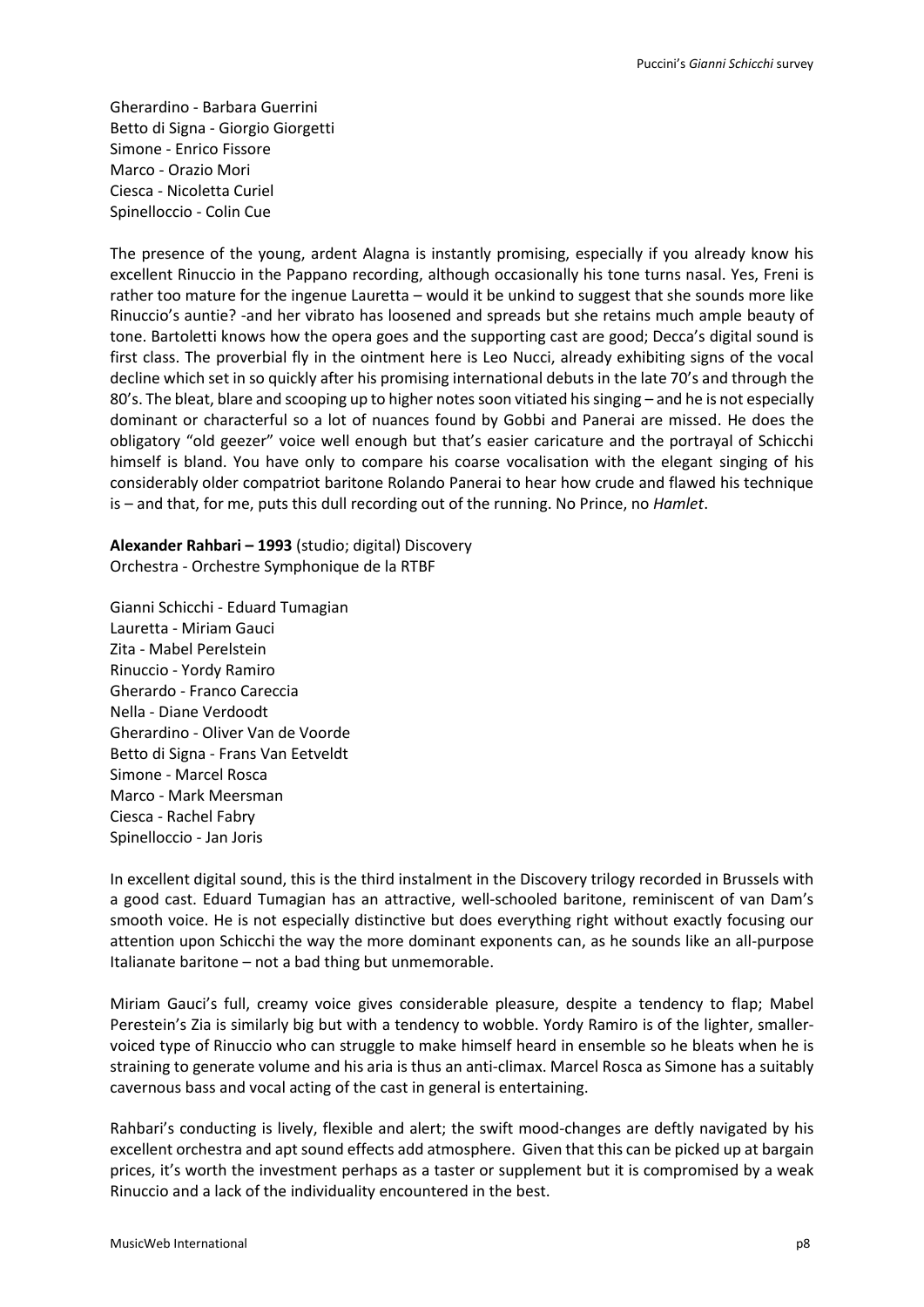## **Antonio Pappano – 1998** (studio; digital) EMI Orchestra - London Symphony Orchestra

Gianni Schicchi - José van Dam Lauretta - Angela Gheorghiu Zita - Felicity Palmer Rinuccio - Roberto Alagna Gherardo - Paolo Barbacini Nella - Patrizia Ciofi Gherardino - James Savage-Hanford Betto di Signa - Carlos Chausson Simone - Luigi Roni Marco - Roberto Scaltriti Ciesca - Elena Zilio Spinelloccio - Enrico Fissore Pinellino - Simon Preece Guccio - Noel Mann

The surprise here is José van Dam who, given his usual demeanour as a dignified, serious and noblevoiced artist, reveals far more talent for comedy than I would have suspected - and even if his top notes are a bit dry, the same is true of Gobbi. He displays considerable acumen at mimicry and his forays into full voice fall gratefully on the ear, even if he defaults too obviously into his normal "Schicchi voice" during his croaking dictation of the will as Buoso, whereas Gobbi emphasises the name without breaking character. Gheorghiu is enchanting as Lauretta, pure and appealing - and to my ears preferable to Victoria de los Ángeles although I am aware that many will disagree. Likewise, many will prefer a virile and young-sounding and Roberto Alagna to the perfectly adequate Carlo del Monte as Rinuccio; Alagna is among the most boyishly appealing and convincing tenors in that role, even better than Domingo.

The cast features a good number of native speakers which helps in delivering the dialogue idiomatically and features singers spotted and recruited early by Pappano who are now quite famous names such as Patrizia Ciofi, who sings the top line in the "Goodnight, baby boy" trio very sweetly. Veteran Felicity Palmer makes a telling contribution with her tangy mezzo and fellow-veteran Luigi Roni makes a fruity Simone. I am impressed by Elena Zio as Ciesca and Enrico Fissore hams it up amusingly as both the visiting doctor with a speech impediment and the lawyer.

The sound is ideal: rich, full and beautifully balanced, the playing of the LSO very refined and Pappano's direction wonderfully detailed; the beauty and invention of Puccini's orchestration often take centre stage but Pappano is so delicate that I miss the thrust of more visceral versions which embrace the comedy with more abandon. Pappano does not quite achieve the fizz and spring of some earlier versions but anyone acquiring this as part of the 3 CD set will not be disappointed.

## **Recommendations:**

Stereo sound at least, if not digital, is surely desirable, so goodbye to the three mono versions above, which, in any case, do not field the best casts or offer the best interpretations.

Ultimately, one has to concede the overall supremacy of Gobbi's 1959 stereo set under Santini as a nonpareil of vocal acting. The Pappano and Patanè recordings come a close joint-second but the former is available only as part of the complete 3 CD set or a download, whereas the RCA and EMI issues are each on a single CD. Outright failures are few, but I would avoid the Bartoletti and the Gardelli - and in any case the latter, too, is available only as part of the Decca set (or on two bargain